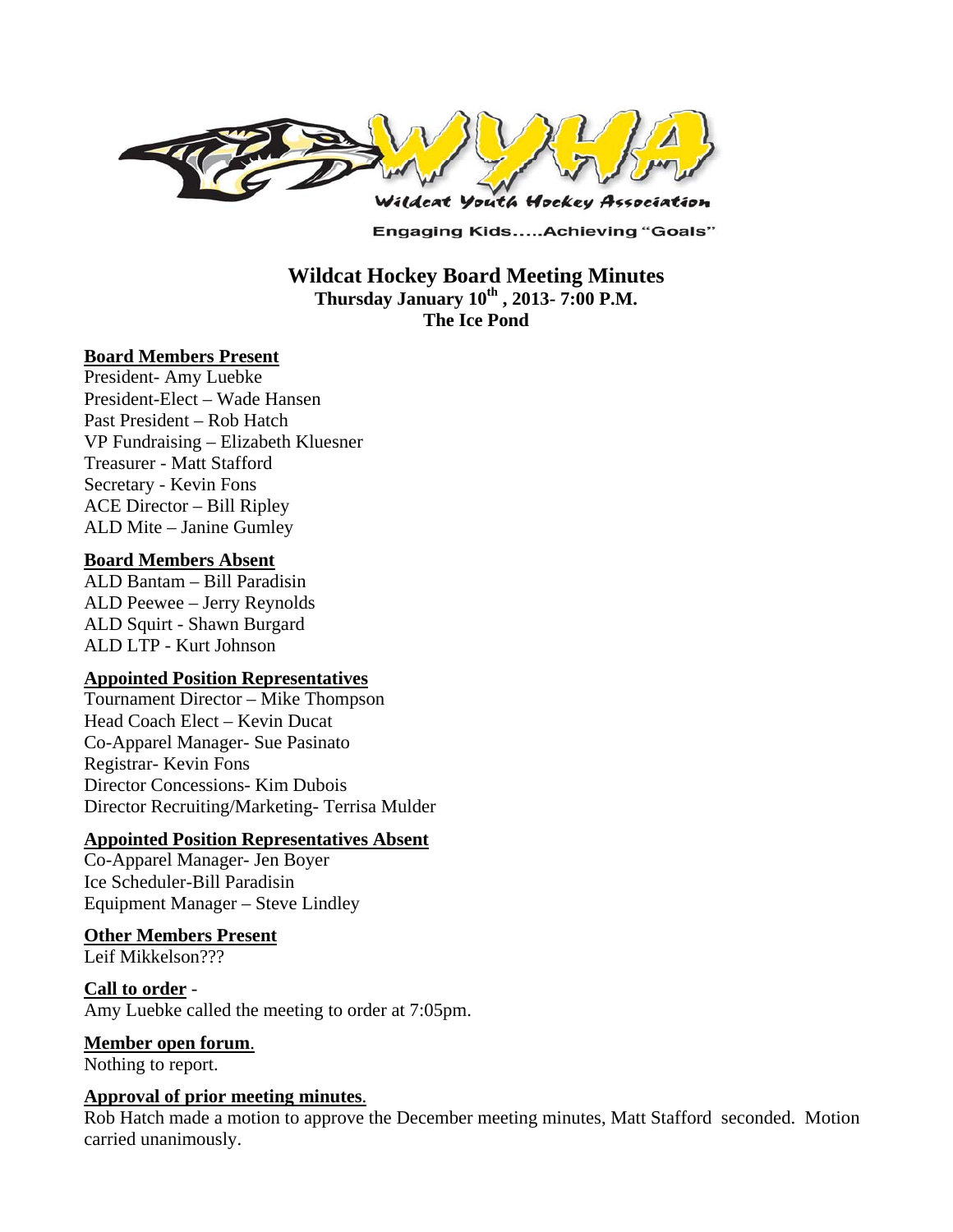### **Approval of agenda**

Wade Hansen made a motion to approve the agenda, Rob Hatch seconded. Motion carried unanimously.

# **Reports:**

### **Treasurer:**

Reviewed Current Statements. Approval of bills / Monthly Statement

Kevin Fons made a motion to approve the outstanding bills, Wade Hansen seconded. Motion carried unanimously

Audit Update Have not heard back from the auditor yet, hopefully that is good. Matt will send statements out as needed for tax purposes.

2<sup>nd</sup> Half Bills (LTS \$50 deposit?) Remove \$50 deposit for LTS next year. Work on getting Volunteer Hour tracking on the website.

**ALL ALD's:**  Nothing to Report

**LTS/MiniMite/LTP:**  Large group of LTS for session 2, some moved up to LTP.

**Mite ALD :**  Amy / Janine will work with Bill P to add some practices to March

**Squirt ALD:**  Nothing to report.

**Pee Wee ALD:**  Nothing to Report

**Bantam ALD:**  Nothing to Report.

**General ALD:**  Playdown Information – ALD's have all needed information, Brackets should be available the  $23^{\text{rd}}$ .

**Equipment :**  Nothing to Report

**Fundraising:**  Approved donor thank you pics (for Sponsors) Approved to order forms for June 20 Mallards Night.

**Apparel:**  Nothing to Report

**Registrar-**Nothing to Report

**Ice scheduler-**Nothing to report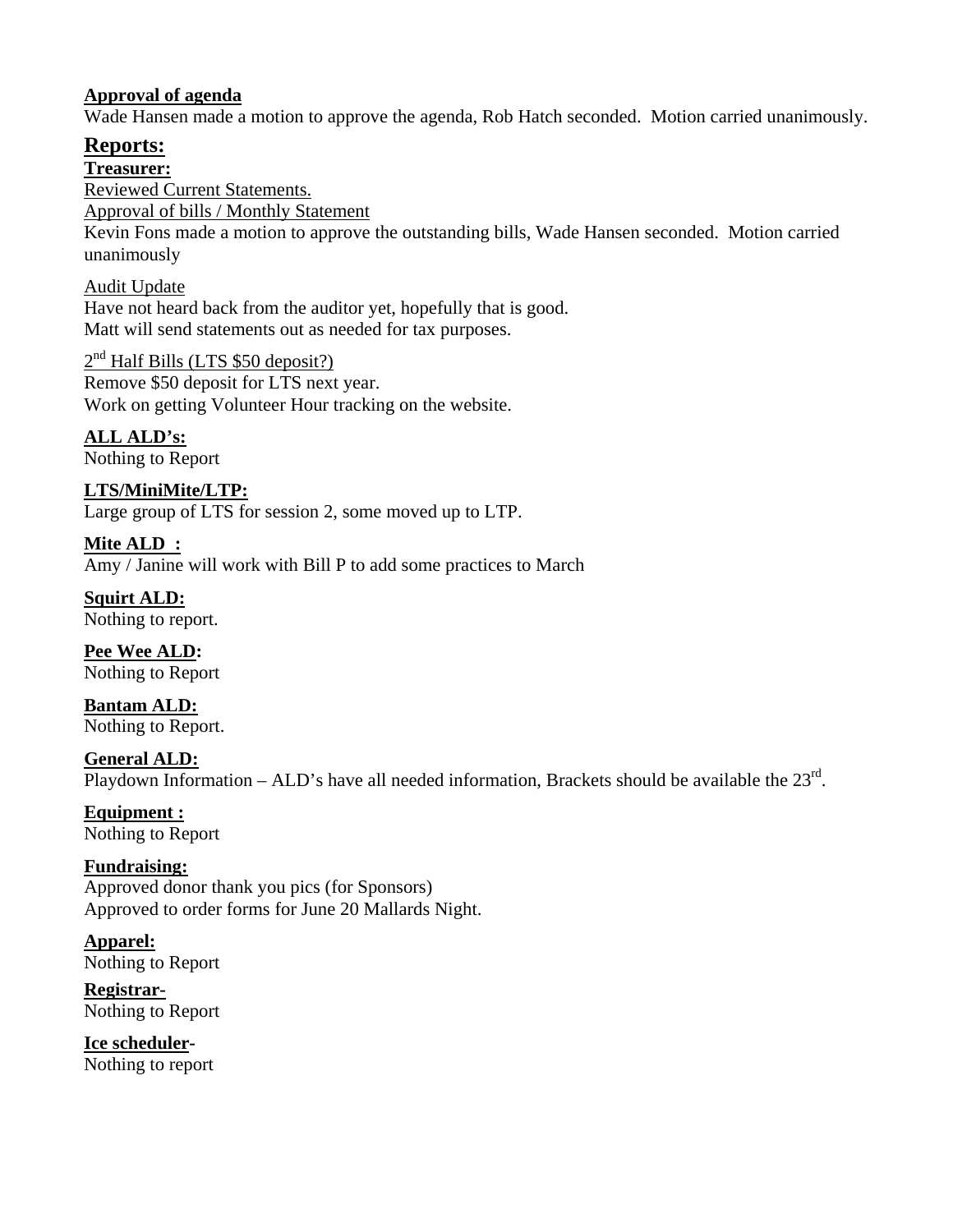### **Marketing Director:**

Waunakee Chamber Ad debate. – Do not run this Ad.

Deforest paper deal – Terrisa will work with the paper to get an Ad in for the full resident distribution. Another Try Hockey for Free Day – Not at this time.

Strategic approach for our marketing program. How do we reach the Waunakee, Deforest, Poynette, and Lodi communities Develop a plan for how to get the word out to these areas and also how we plan to recruit for the Rec Leagues for next season.

### **Ace Director / Head Coach Elect:**

Holiday Camp Update – took in \$800, not sure we covered costs.

Mid-season coaches evaluations – Only have 23 Evaluations at this point. ALD's and Team Managers need to communicate this to get more feedback.

First Aid Class? – Coaches have interest, we are reviewing possible dates.

Scheduling for 2013/2014 Season – Want to be ready with schedule for 2013/14 by March.

#### **Tournament Director:**

Tournament Update –

What do we think skater numbers for the Mite tournament will be? Need for committee doing bags, etc.

## **Concessions Director:**

Nothing to report

#### **President elect –**

Nothing to report

**Past President-**Nothing to report

### **Old / New Business / President:**

#### Greg Werner Plaque – Review / Approval

Plaque looks great, waiting on final approvals. Hope to have ready for the Tournament. Planning a special dedication event.

#### Open Elected Positions -

Bantam ALD /Squirt ALD, LTP/LTS ALD, Secretary, President Elect, VP Fundraising, Head Coach Elect Need to start recruiting possible candidates – Need to have Bio's in February.

Parent Handbook / Bylaw Changes - If there are any Bylaw changes they need to be Final by February

February meeting date changed to 2/7/2013